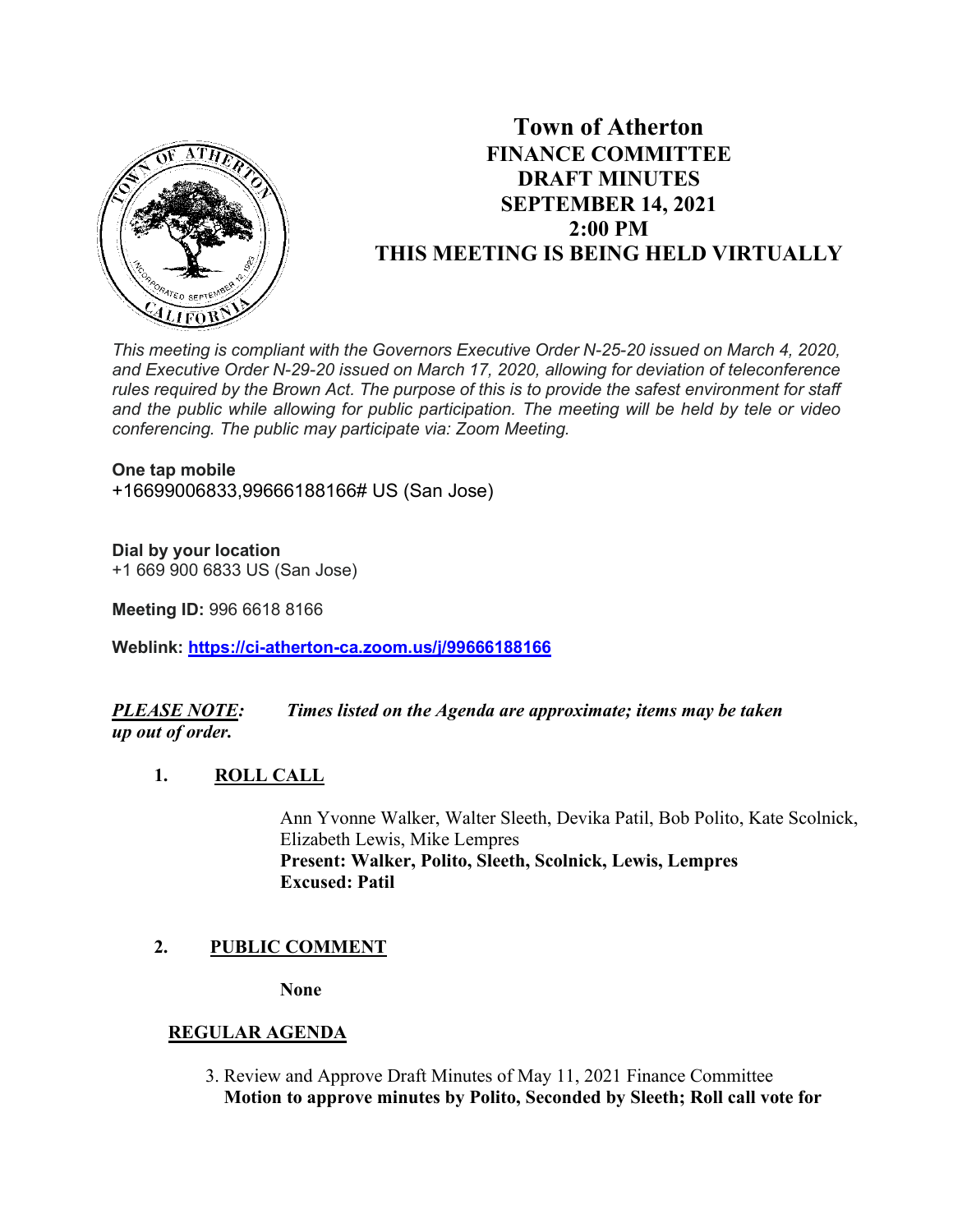#### **all others in Favor**

4. Selection of Chair and/or Vice Chair of the Audit/Finance Committee for FY 2021/22

**This item was selection of Chair and Vice Chair of the Finance Committee. Walker proposed to be the Chair and second motion by Polito. Roll call vote All in Favor. For Vice Chair, Sleeth nominated member Polito; Second motion by Walker. Roll call vote, all in Favor**

- 5. Discussion of the Fiscal Year 2020/21 Preliminary Audit & Scope SAS 114 communication– Grace Zhang, Auditor, Maze & Associates **This item was a discussion presentation by Town independent audit engagement partner Grace Zhang of the Fiscal Year Audit & Scope SAS 114 communication. This was the audit planning communication of the auditor responsibilities, scope, timing, independence, and process of the audit. Discussion included fraud considerations, materiality, auditing standards and process communication of the interim audit process. The final field work audit is scheduled for the week of October 5.**
- 6. Discuss and set Finance Meeting dates for Fiscal Year 2021/22 **This item was a discussion to set the Finance meeting dates for fiscal year 2021/22. Meeting dates were presented as second Tuesday of every other month, starting with November 9, January 11, 2022, March 8, 2022, May 10, 2022 and July 12, 2022. With possibly joint budget study sessions in April 6 and May 4. Discussion ensued and it was suggested to move the November 9 meeting due to members being out of town to November 16. All in favor for the presented meeting dates and changes. It was communicated, any meeting dates presented outside these dates would be listed as Special Meetings of the Audit & Finance Committee.**
- 7. Brief review of CalPERS assumption changes and discussion of actuarial reports as of June 30, 2020

**This was a brief review of CalPERS assumption changes regarding the Asset Liability Management (ALM) review process. As we monitor the CalPERS Board Administration review of the pension fund, current board processes are taking place in the current year regarding asset allocation and discount rates. Discussing included the ALM process review as this process is done every four years. This involves the review of various assumptions that include the cost of future pension payments, liabilities, future investment returns and demographic changes. Staff discussed that the ultimate process of the ALM is the discount rate. In November 2015, the CalPERS Board of Administration adopted a Funding Risk Mitigation Policy. It was discussed that this policy results in a gradual shifting of the asset allocation in a way that will lower risk investment. Discussed were the mitigation thresholds for discount rate reductions. In FY 20/21 the investment returns of 21.3% falls within the 13%**